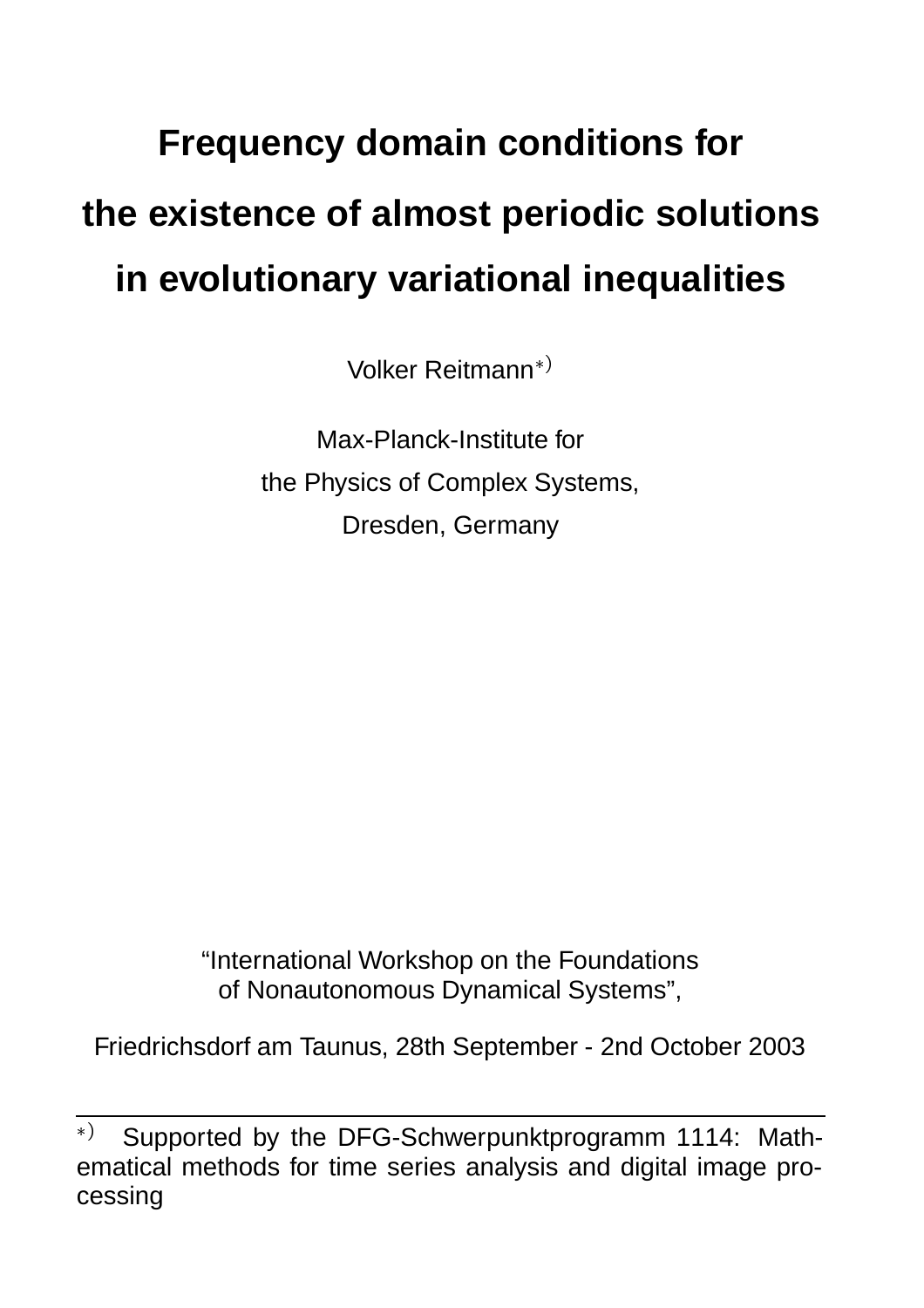## **2. Evolutionary variational inequalities**

Suppose that  $Y_0$  is a real Hilbert space with  $(\cdot, \cdot)_0$  and  $\|\cdot\|_0$  as scalar product resp.\_norm.\_Suppose also that  $A$  :  $\mathcal{D}(A)\subset Y_0$  is a closed (unbounded) densely defined linear operator. The Hilbert space  $Y_1$  is defined as  $\mathcal{D}(A)$  equipped with the scalar product

$$
(y,\eta)_1 := ((\beta I - A)y, (\beta I - A)\eta)_0, \quad y,\eta \in \mathcal{D}(A), \quad (1)
$$

where  $\beta \in \rho(A)$   $(\rho(A)$  is the resolvent set of  $A)$  is an arbitrary but fixed number the existence of which we assume.

The Hilbert space  $Y_{-1}$  is by definition the completion of  $Y_0$  with respect to the norm  $||z||_{-1} = ||(\beta I - A)^{-1}z||_0$ . Thus we have the dense and continuous imbedding

$$
Y_1 \subset Y_0 \subset Y_{-1} \tag{2}
$$

which is called Hilbert space rigging structure. The duality pairing  $(\cdot,\cdot)_{-1,1}$  on  $Y_1 \times Y_{-1}$  is the unique extension by continuity of the functionals  $(\cdot,y)_0$  with  $y\in Y_1$  onto  $Y_{-1}.$ 

If  $-\infty \leq T_1 < T_2 \leq +\infty$  are arbitrary numbers, we define the norm for Bochner measurable functions in  $L^2(T_1,T_2;Y_j)\, ,\; j\,=\,$  $1, 0, -1$ , through

$$
||y||_{2,j} := (\int_{T_1}^{T_2} ||y(t)||_j^2 dt)^{1/2} . \tag{3}
$$

For an arbitrary interval J in  $\mathbb R$  denote by  $\mathcal W(J)$  the space of functions  $y(\cdot)\in L^2_{\text{loc}}(J;Y_1)$  for which  $y\left(\cdot\right)\in L^2_{\text{loc}}(J;Y_{-1})$  equipped with the norm defined for any compact interval  $[T_1,T_2]$  by

$$
||y(\cdot)||_{\mathcal{W}(T_1,T_2)} := (||y(\cdot)||_{2,1}^2 + ||y(\cdot)||_{2,-1}^2)^{1/2}.
$$
 (4)

By an imbedding theorem we can assume that any function from  $W(J)$  belongs to  $C(J; Y_0)$ . Assume now that  $\Xi$  is an other real Hilbert space with scalar product  $(\cdot, \cdot)_{\equiv}$  and norm  $\|\cdot\|_{\equiv}$ , respectively, and  $J \subset \mathbb{R}$  is an arbitrary interval.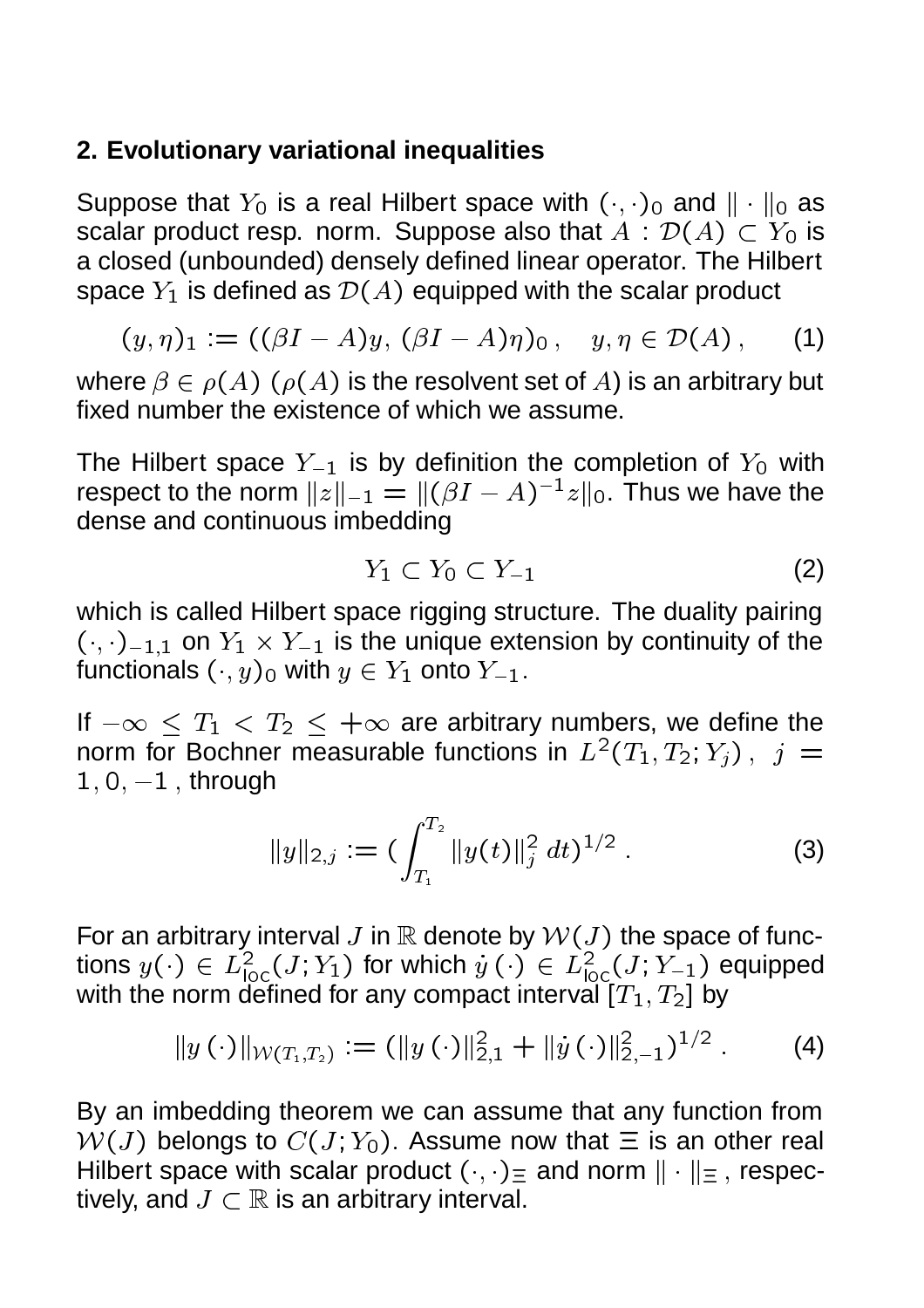Introduce (with  $A$  from above) the linear continuous operators

$$
A: Y_1 \to Y_{-1} \quad \text{and} \quad B: \Xi \to Y_{-1} \tag{5}
$$

and the maps

$$
\varphi: J \times Y_1 \to \Xi, \tag{6}
$$

$$
\psi: Y_1 \to \mathbb{R}_+, \tag{7}
$$

and 
$$
f: J \to Y_{-1}
$$
. (8)

Note that in many applications  $\varphi$  is a material law nonlinearity, B is a control operator,  $\psi$  is a contact-type or friction-type functional, and f is a perturbation. Consider for a.a.  $t \in J$  the evolutionary variational inequality

$$
(y(t) - Ay(t) - B\varphi(t, y(t)) - f(t), \ \eta - y(t))_{-1,1} + \psi(\eta) - \psi(y(t)) \ge 0, \quad \forall \, \eta \in Y_1.
$$
 (9)

For any  $f\, \in\, L^2_{\mathsf{loc}}(J;Y_{-1})$  a function  $y(\cdot)\, \in\, \mathcal{W}(J)\cap C(J;Y_0)$  is said to be a solution of (9) if this inequality is satisfied for all test functions  $\eta \in Y_1.$ 

In addition, we make the following assumptions.

**(A1)** For any  $t \in J$  the map  $\mathcal{A}(t)y := -Ay - B\,\varphi\,(t,y) \,:\, Y_1 \to \,$  $Y_{-1}$  is semicontinuous, i.e., for any  $t \in J$  and any  $y, \eta, z \in Y_1$  the R-valued function  $\tau \mapsto (\mathcal{A}(t)(y - \tau \eta), z)_{-1,1}$  is continuous.

**(A2)** For any  $\eta \in Y_1$  and any bounded set  $S \subset Y_1$  the family of functions  $\{(B\varphi(\cdot,y),\eta)_{-1,1}\,,y\in S\}$  is equicontinuous on any compact subinterval of  $J$ .

**(A3)**  $\varphi$   $(\cdot, 0) \equiv 0$  on J and there exist operators  $N \in \mathcal{L}(Y_1, \Xi)$ and  $M = M^* \in \mathcal{L}(\Xi,\Xi)$  such that

$$
(\varphi(t, y_1) - \varphi(t, y_2), N(y_1, -y_2)) \equiv \geq (\varphi(t, y_1) - \varphi(t, y_2), M(\varphi(t, y_1) - \varphi(t, y_2)) \equiv \forall t \in J, \forall y_1, y_2 \in Y_1.
$$
\n(10)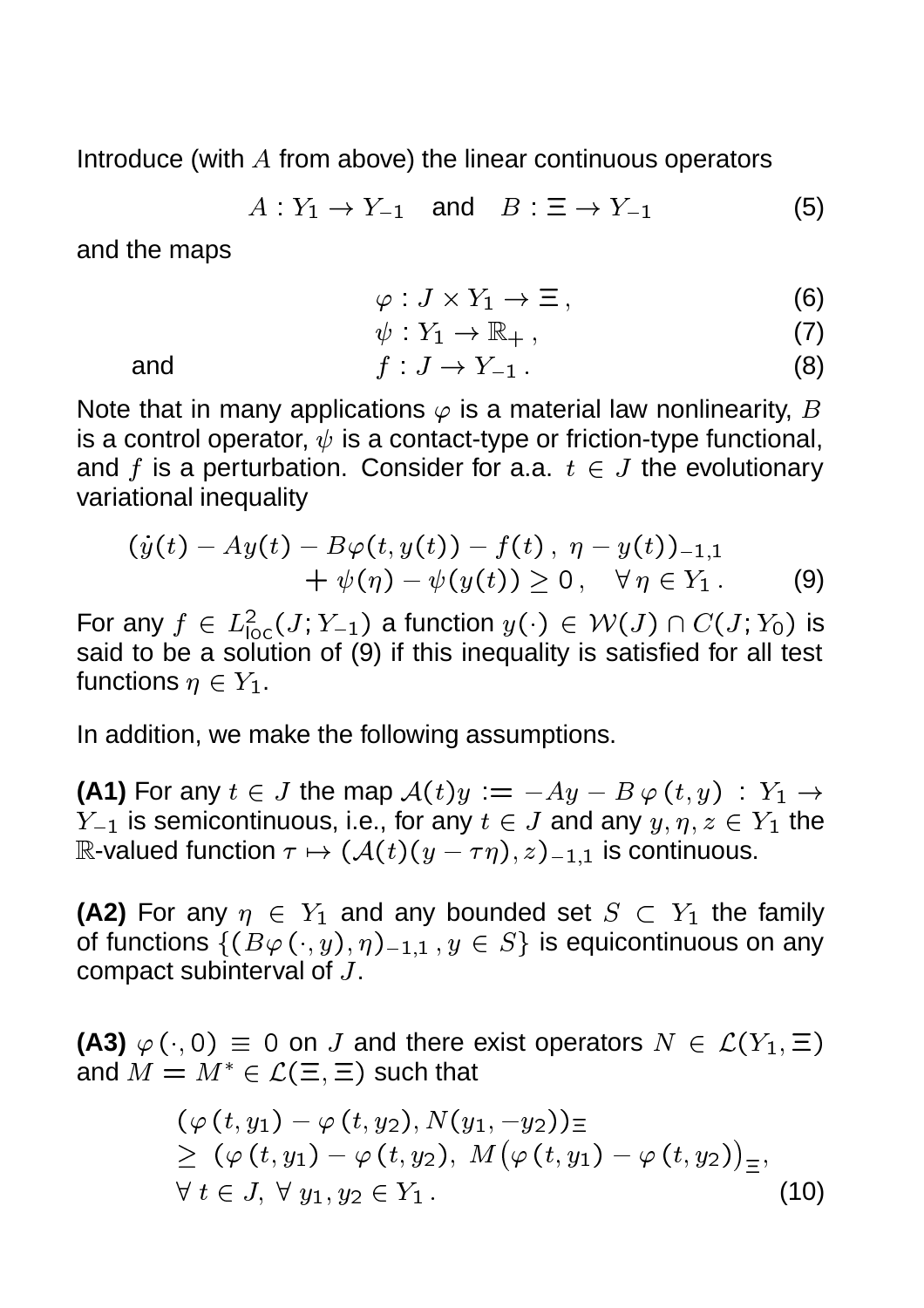**(A4)** There exists a quadratic form  $\mathcal{G}$  on  $Y_0 \times \Xi$  and a continuous functional  $\Phi$  :  $Y_0$   $\;\rightarrow$   $\;\mathbb{R}_+$  such that for any  $y_1(\cdot),y_2(\cdot)\;\in$  $L_{\mathsf{loc}}^2(J;Y_0)$  and a.a.  $s,t\in J, s< t,$  we have

$$
\int_{s}^{t} \mathcal{G}(y_1(\tau) - y_2(\tau), \varphi(\tau, y_1(\tau)) - \varphi(\tau, y_2(\tau)))d\tau
$$
  

$$
\geq \frac{1}{2} \Phi(y_1(\tau) - y_2(\tau))|_{s}^{t}.
$$
 (11)

Furthermore, there are two constants  $0 < \rho_1 < \rho_2$  such that

$$
\rho_1 \|y\|_0^2 \le \Phi(y) \le \rho_2 \|y\|_0^2, \quad \forall \, y \in Y_0. \tag{12}
$$

In addition to **(A1)** – **(A4)** we suppose that there exists a number  $\lambda > 0$  such that the following assumptions are satisfied:

**(A5)** For any  $T > 0$  and any  $f \in L^2(0, T; Y_{-1})$  the problem  $y = (A + \lambda I)y + f(t), y(0) = y_0$ , is well-posed, i.e., for arbitrary  $y_0\in Y_0, f(\cdot)\in L^2(0,T;Y_{-1})$  there exists a unique solution  $y(\cdot)\in \mathcal{W}(\mathsf{0},T)$  with  $y\left(\cdot\right)\in L^2(\mathsf{0},T;Y_{-1})$  satisfying the equation in a variational sense and depending continuously on the initial data, i.e.,

$$
||y(\cdot)||_{W(0,T)}^2 \le c_1 ||y_0||_0^2 + c_2 ||f(\cdot)||_{2,-1}^2 , \qquad (13)
$$

where  $c_1 > 0$  and  $c_2 > 0$  are some constants. Furthermore it is supposed that any solution of  $\dot{y} \, = \, (A + \lambda I) \, y \, , \, y \, (0) \, = \, y_{0},$  is exponentially decreasing for  $t\to +\infty$ , i.e., there exist constants  $c_3 > 0$  and  $\varepsilon > 0$  such that

$$
||y(t)||_0 \le c_3 e^{-\varepsilon t} ||y_0||_0, \ t > 0.
$$
 (14)

**(A6)** The operator  $A + \lambda I \in \mathcal{L}(Y_1, Y_{-1})$  is regular, i.e., for any  $T>0, y_0\in Y_1, z_T\in Y_1$  and  $f\in L^2(0,T;Y_0)$  the solution of the direct problem

$$
\dot{y} = (A + \lambda I)y + f(t), \quad y(0) = y_0
$$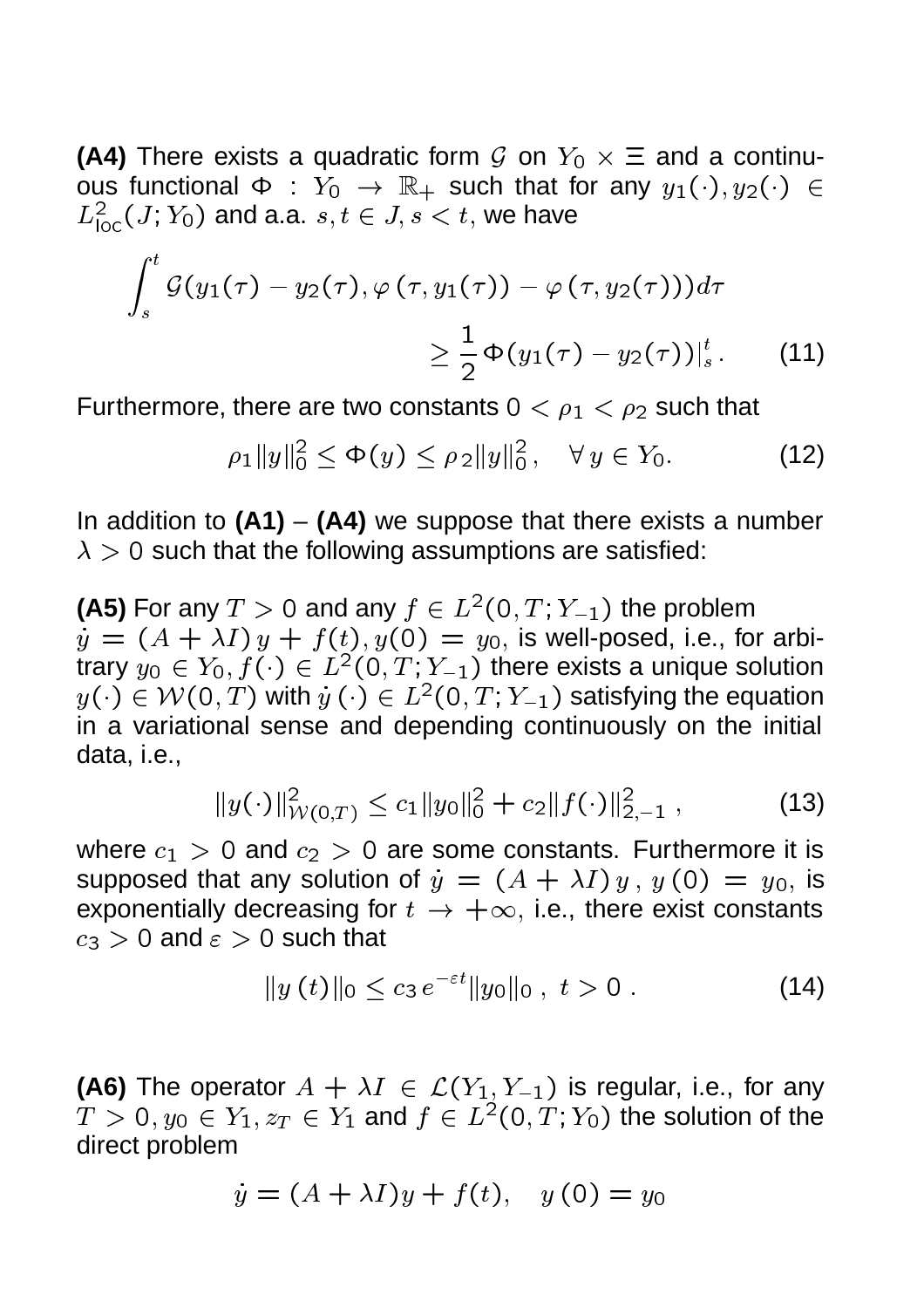and of the dual problem

$$
\dot{z} = -(A + \lambda I)^* z + f(t), \quad z(0) = z_T
$$

are strongly continuous in  $t$  in the norm of  $Y_1$ .

**(A7)** The pair  $(A + \lambda I, B)$  is  $L^2$ -controllable, i.e., for arbitrary  $y_0 \in Y_0$  there exists a control  $\xi(\cdot) \in L^2(0, +\infty; \Xi)$  such that the problem  $\dot{y} = (A + \lambda I)y + B\xi, y(0) = y_0,$  is well-posed in the variational sense on  $(0, +\infty)$ .

**(A8)** Let denote by  $H^c$  and  $L^c$  the complexification of a linear space  $H$  and a linear operator  $L$ , respectively, by  $\chi(s)=(sI^c-A^c)^{-1}B^c\,,\,s\notin\rho(A^c)$ , the transfer operator, and by  $\mathcal{G}^c$  the Hermitian extension of  $\mathcal{G}.$ 

There exist a number  $\Theta > 0$  such that with  $\rho_2$  from (12) and the imbedding constants  $\gamma$  from  $Y_1\subset Y_0$ 

$$
\Theta\big[\text{Re}\big(\xi, N^c\chi(i\omega-\lambda)\,\xi\big)_{\equiv_c} + (\xi, M^c\xi)_{\equiv_c}\big] \n+ \mathcal{G}^c\left(\chi(i\omega-\lambda)\,\xi,\xi\right) + \gamma\lambda\rho_2||\chi(i\omega-\lambda)\,\xi||^2_{Y_1^c} < 0, \n\forall \omega \in \mathbb{R}, \ \forall \xi \in \Xi^c.
$$
\n(15)

**(A9)** For any positive  $P = P^* \in \mathcal{L}(Y_0, Y_0)$  and  $\delta > 0$  which are with  $\gamma$ ,  $\rho_2$  and  $\Theta > 0$  from (A8) solution of the inequality

$$
((A + \lambda I) y + B \xi, Py)_{-1,1} + \Theta [(\xi, Ny)_{\Xi} - (\xi, M\xi)_{\Xi}] + \mathcal{G}(y, \xi) + \gamma \lambda \rho_2 ||y||_1^2 \le -\delta [||y||_1^2 + ||\xi||_{\Xi}^2] \forall \xi \in \Xi, \forall y \in Y_1, (16)
$$

we have

$$
\psi(y_1) - \psi(y_1 - P(y_1 - y_2)) + \psi(y_2) - \psi(y_2 + P(y_1 - y_2)) \ge 0
$$
  
 
$$
\forall y_1, y_2 \in Y_1,
$$
 (17)

and on  $Y_1$  the function  $\psi_P(y) := \psi(y-Py) - \psi\left(y\right)$  is convex and lower continuous, i.e.,  $y_k \rightarrow y$  in  $Y_1$  implies  $T$   $\blacksquare$   $T$   $\blacksquare$   $T$   $\blacksquare$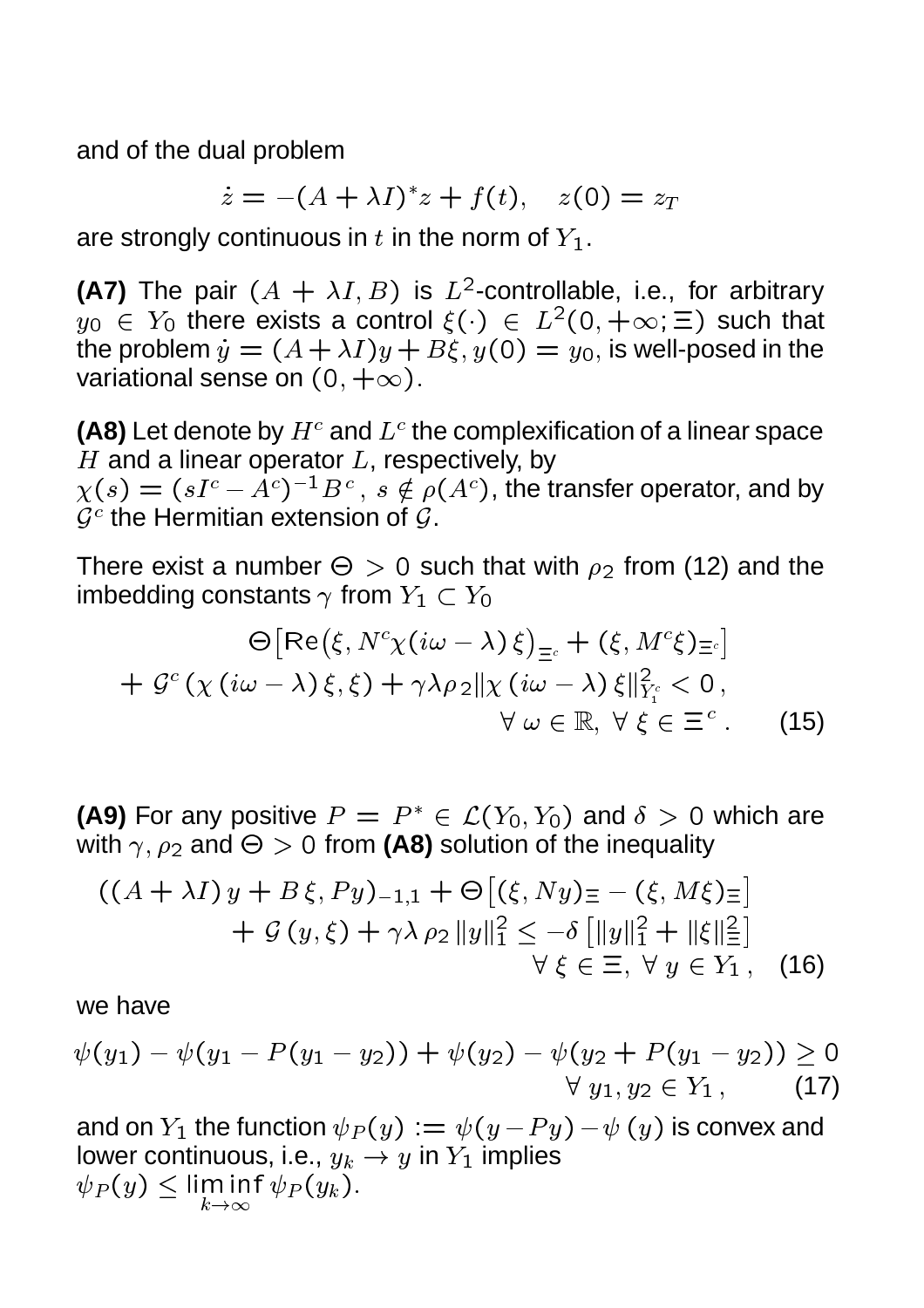**(A10)** For any  $y_0 \in Y_0$  the existence of at least one solution  $y(\cdot)$ of (9) on  $\mathbb{R}_+$  with  $y(0) = y_0$  is supposed. The uniqueness to the right and the continuous dependence of solutions on initial states is assumed in the following sense:

a) If  $y_1,y_2$  are two solutions of (9) on  $\mathbb{R}_+$  and  $y_1(t_0)=y_2(t_0)$  for some  $t_0\geq 0$  then  $y_1(t)=y_2(t)\,,\;\forall\;t\geq t_0.$ 

b) If  $y(\cdot,a_k),\;k=1,2,\ldots$  , are solutions of (9) with  $y(t_0,a_k)=a_k$ on  $J_0=[t_0,t_1]$  or  $J_0=[t_1,t_0]$  and  $a_k\rightarrow a$  for  $k\rightarrow\infty$  in  $Y_0$  then there exists a subsequence  $k_n\to\infty$  with  $y(\cdot,a_{k_n})\to y$  for  $n\to\infty$ in  $C(J_0; Y_0)$  and y is a solution of (9) on  $J_0$  with  $y(t_0) = a$ .

## **3 Existence of bounded solutions**

Let  $(E, \|\cdot\|_E)$  be a Banach space. Denote by  $C_b(\mathbb{R}; E) \subset C(\mathbb{R}; E)$ the subspace of bounded continuous functions equipped with the norm  $\|f\|_{C_b}\,=\,$  sup  $\|f(t)\|_E$ , which gives a Banach space struc- ture.

The space  $BS^2(\mathbb{R}; E)$  of *bounded* (with exponent 2) *in the sense of Stepanov functions* is the subspace of all functions  $f$  from  $L^2_{\text{loc}}(\mathbb R; E)$ which have a finite norm

$$
||f||_{S^2}^2 = \sup_{t \in \mathbb{R}} \int_t^{t+1} ||f(\tau)||_E^2 d\tau.
$$

**Lemma 3.1** Assume that the assumptions **(A3)** – **(A10)** are satisfied. Then there exists a positive operator  $P = P^* \in \mathcal{L}(Y_0, Y_0)$ such that  $P\in \mathcal{L}(Y_{-1},Y_0)\cap \mathcal{L}(Y_0,Y_1)$  and the functional

$$
V(y) := \frac{1}{2}(y, Py)_0 + \frac{1}{2} \Phi(y), \quad y \in Y_0,
$$

has the following properties: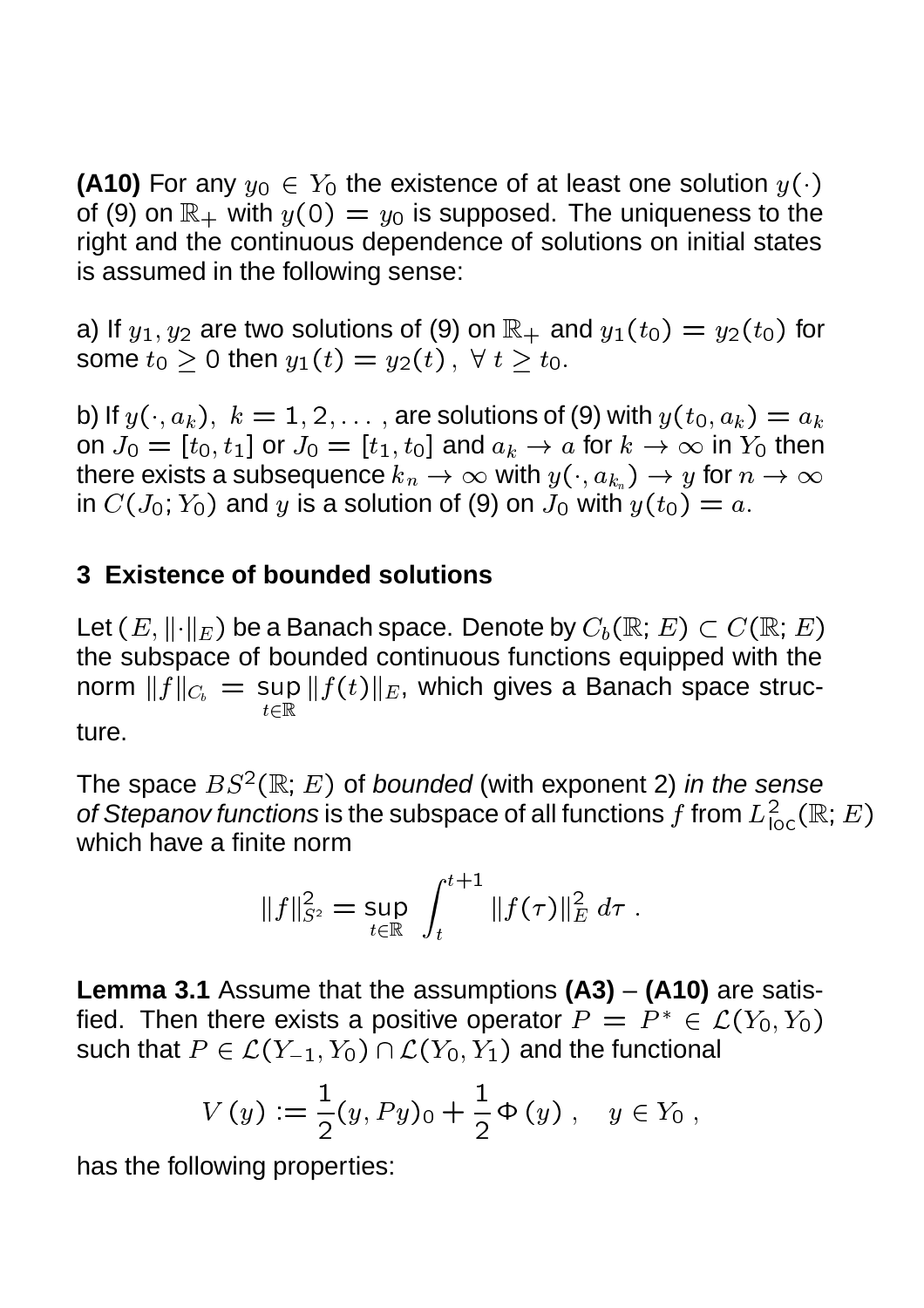a) Suppose that  $y(\cdot)$  is an arbitrary solution of (9). Then for any  $s, t \in J$ ,  $s \leq t$ , we have

$$
V(y(t))|_{s}^{t}+2\lambda \int_{s}^{t} V(y(\tau)) d\tau \leq \int_{s}^{t} (f(\tau), Py(\tau))_{-1,1} d\tau .
$$
\n(1)

b) Suppose that  $f \in BS^2(\mathbb{R}_+; Y_{-1})$ . Then there exist constants  $\alpha > 0$  and  $\beta > 0$  such that for any solution  $y(\cdot)$  of (9) and any time interval  $[s,t]\subset\mathbb{R}_+$  from  $\|y(\tau)\|_0\geq \beta$  on  $[s,t]$  it follows that

$$
V\left(y\left(\tau\right)\right)|_{s}^{t} \leq -\alpha \int_{s}^{t} \|y(\tau)\|_{0}^{2} d\tau . \tag{2}
$$

c) Let  $y_1(\cdot),y_2(\cdot)$  be solutions of (9) with  $f=f_i\in L^2_{\text{loc}}(J;Y_{-1}),$  $i = 1, 2$ . Then for any  $s, t \in J$ ,  $s < t$ , we have

$$
V(y_1(\tau) - y_2(\tau))|_{s}^{t} + 2\lambda \int_{s}^{t} V(y_1(\tau) - y_2(\tau)) d\tau
$$
  
\$\leq \int\_{s}^{t} (f\_1(\tau) - f\_2(\tau), P(y\_1(\tau) - y\_2(\tau)))\_{-1,1} d\tau. \qquad (3)\$

d) Suppose that  $y_1(\cdot),\,y_2(\cdot)$  are two solutions of (9) Then for any  $t_0 \in J$  and all  $t > t_0$  ( $t < t_0$ , respectively),  $t \in J$ , we have

$$
V(y_1(t) - y_2(t)) \leq e^{-2\lambda(t-t_0)} V(y_1(t_0) - y_2(t_0)).
$$
\n(4)

**Proof** Due to the assumptions **(A5)** – **(A9)** from the Likhtarnikov-Yakubovich frequency-theorem (Likhtarnikov, Yakubovich; 1976) it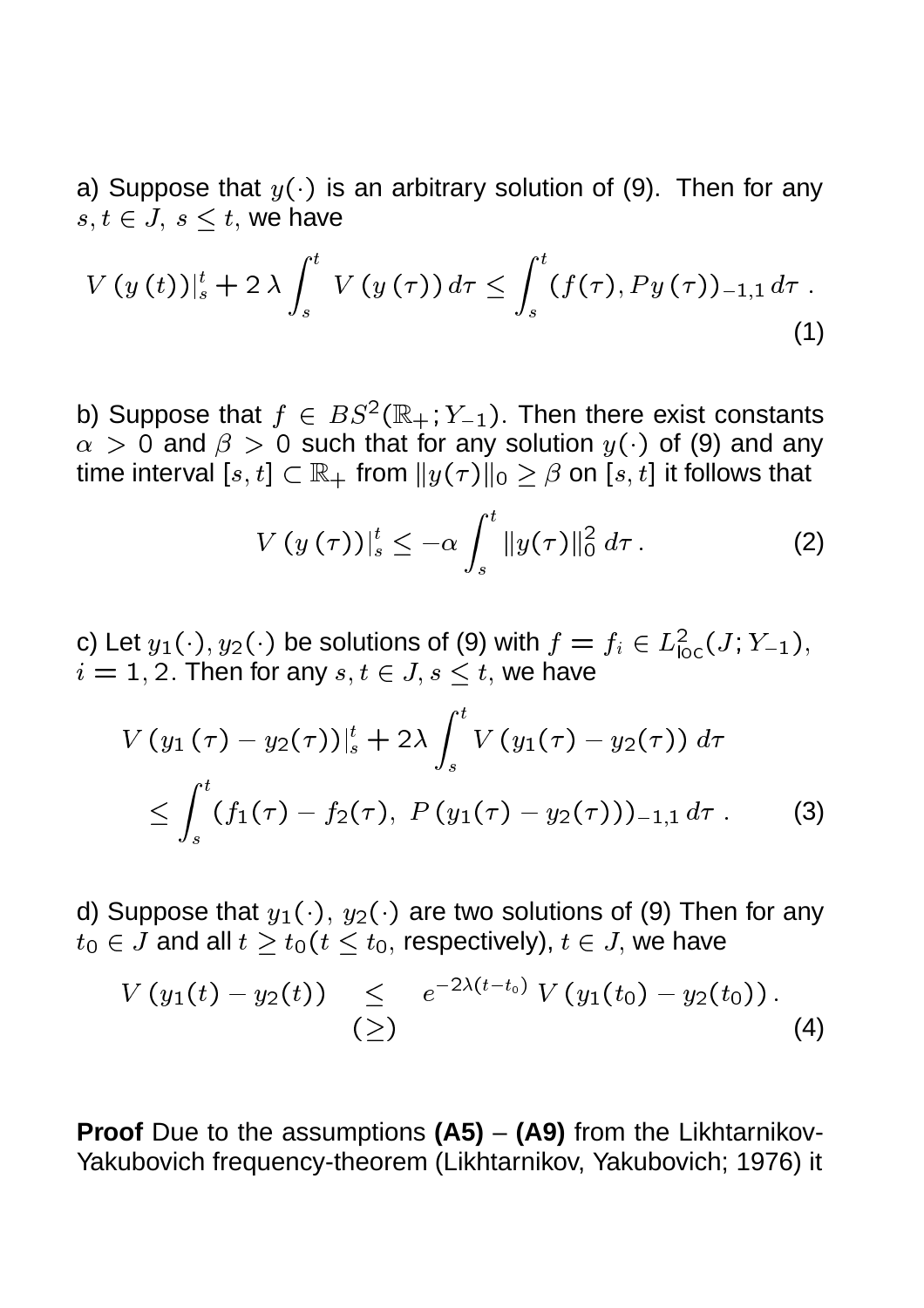follows that there exists an operator  $P = P^* \in \mathcal{L}(Y_0, Y_0)$  such that  $P\in \mathcal{L}(Y_{-1},Y_0)\cap \mathcal{L}(Y_0,Y_1)$  and a number  $\delta>0$  such that

$$
((A + \lambda I)y + B\xi, Py)_{-1,1} + \Theta [(\xi, Ny)_{\Xi} - (\xi, M\xi)_{\Xi}] + \mathcal{G}(y, \xi) + \gamma \lambda \rho_2 ||y||_1^2 \le -\delta [||y||_1^2 + ||\xi||_{\Xi}^2] \forall y \in Y_1, \quad \forall \xi \in \Xi.
$$
 (5)

If we put in (5)  $\xi = 0$  we get the inequality

$$
((A + \lambda I)y, Py)_{-1,1} \leq -\delta ||y||_1^2, \quad \forall y \in Y_1.
$$
 (6)

Using the assumption (A5) it follows from (6) that  $P > 0$ . Note that  $P$  is not necessarily coercive. In order to get this property we consider the functional

$$
V(y) := \frac{1}{2} (y, Py)_0 + \frac{1}{2} \Phi(y), \quad \forall y \in Y_0.
$$
 (7)

Due to the property  $P > 0$  and the assumption **(A4)** V is coercive.

Let us prove the assertion a). With the given solution  $y(\cdot)$  of (9) we consider for any  $t\in J$  the test function  $\eta=-Py(t)+y(t)\in Y_1.$ It follows from (9) that

$$
(y(t), Py(t))_{-1,1} + \lambda (y(t), Py(t))_0
$$
  
- ((A + \lambda I)y(t) + B\varphi (t, y(t), Py(t))\_{-1,1} + \psi (y(t))  
- \psi (y(t) - Py(t)) \le (f(t), Py(t))\_{-1,1}. (8)

Using the estimate (5) we derive from (8) the inequality

$$
(y(t), Py(t))_{-1,1} + \lambda (y(t), Py(t))_0 + \Theta [(\varphi (t, y(t)), Ny(t))_{\equiv}-(\varphi (t, y(t)), M\varphi (t, y(t)))_{\equiv}] + \mathcal{G}(y(t), \varphi (t, y(t)))+\gamma\lambda\rho_2||y(t)||_1^2 + \delta [||y(t)||_1^2 + ||\varphi (t, y(t))||_{\equiv}^2]+\psi (y(t)) - \psi (y(t) - Py(t)) \le (f(t), Py(t))_{-1,1}. (9)
$$

Along the solution  $y(\cdot)$  we have by (A3) and (A9)

$$
\Theta\left[\left(\varphi\left(t,y(t)\right),\,Ny(t)\right)_{\equiv}-\left(\varphi(t,y(t)),\,M\varphi\left(t,y(t)\right)\right)_{\equiv}\right]\geq 0\,,\\ \psi\left(y(t)\right)-\psi\left(y(t)-Py(t)\right)\geq 0\,,\delta\left[\|y(t)\|_{1}^{2}+\|\varphi(t,y(t))\|_{\equiv}^{2}\right]\geq 0\,.\tag{10}
$$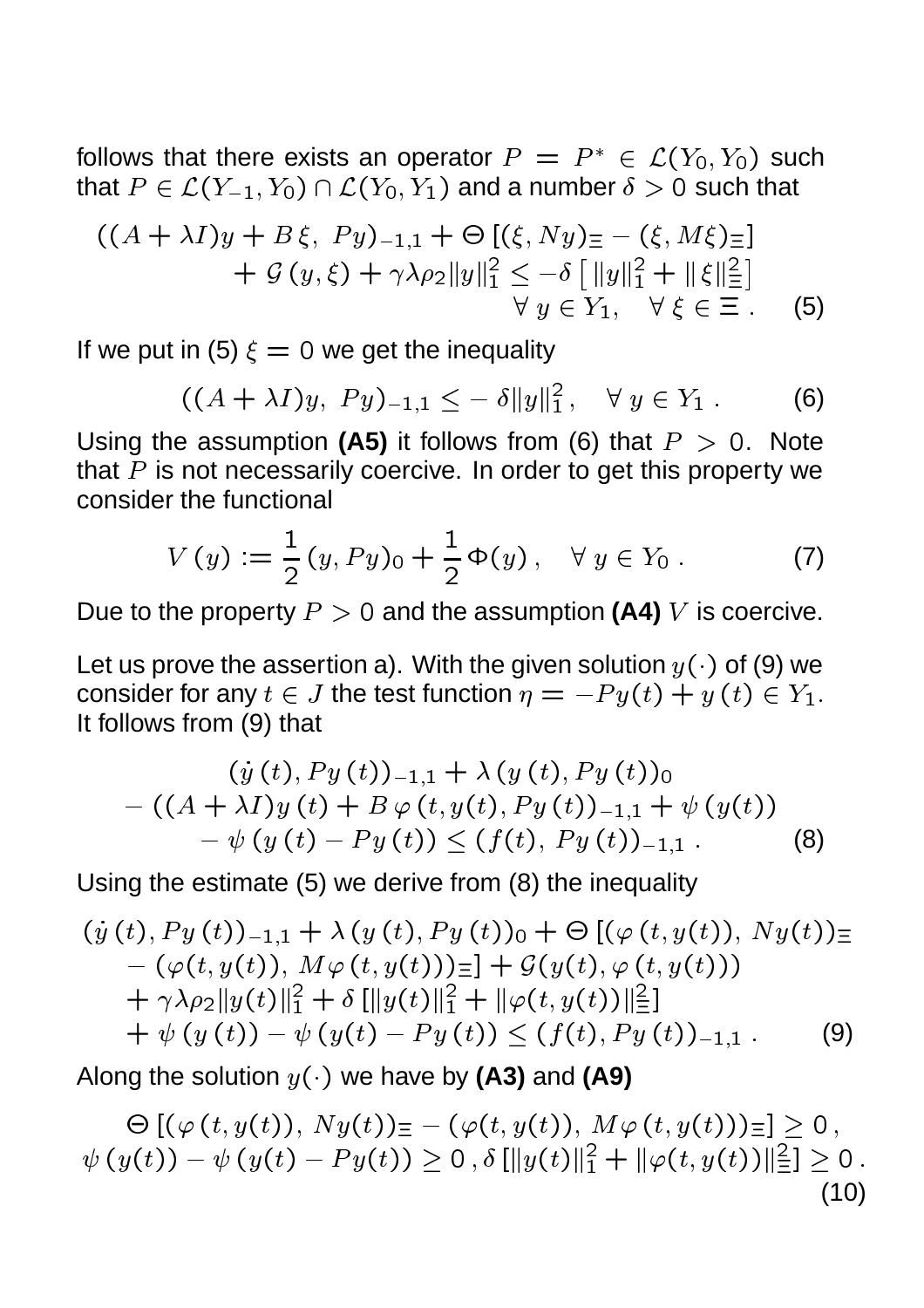Integrating (9) on a time interval  $[s, t]$ ,  $s, t \in J$ , we get

$$
\frac{1}{2} (y(\tau), Py(\tau))_0 \Big|_s^t + \lambda \int_s^t (y(\tau), Py(\tau))_0 d\tau
$$
  
+ 
$$
\int_s^t \mathcal{G} (y(\tau), \varphi(\tau, y(\tau))) d\tau + \gamma \lambda \rho_2 \int_s^t \|y(\tau)\|_1^2 d\tau
$$
  

$$
\leq \int_s^t (f(\tau), Py(\tau))_{-1,1} d\tau . \quad (11)
$$

From **(A4)** it follows that

$$
\int_{s}^{t} \mathcal{G}\left(y\left(\tau\right), \varphi\left(\tau, y\left(\tau\right)\right)\right) + \gamma \lambda \rho_{2} \int_{s}^{t} \|y(\tau)\|_{1}^{2} d\tau
$$
\n
$$
\geq \frac{1}{2} \Phi\left(y\left(\tau\right)\right) \big|_{s}^{t} + \lambda \int_{s}^{t} \Phi\left(y\left(\tau\right)\right) d\tau \,. \tag{12}
$$

Taking into account now (11) and (12) we obtain that

$$
\left[\frac{1}{2}(y(\tau), Py(\tau))_0 + \frac{1}{2}\Phi(y(\tau))\right]_s^t
$$
  
+ 2\lambda  $\int_s^t \left[\frac{1}{2}(y(\tau), Py(\tau))_0 + \frac{1}{2}\Phi(y(\tau))\right] d\tau$   
 $\leq \int_s^t (f(\tau), Py(\tau))_{-1,1} d\tau$ . (13)

From (13) we conclude that (1) is satisfied.

Now let us prove d). With respect to the solution  $y_1$  we consider the test function  $\eta = y_1 + P(y_2 - y_1)$  in order to derive from (9) the inequality (we suppress  $t$  in  $y_i$ )

$$
(y_1 - Ay_1 - B\varphi(t, y_1) - f(t), P(y_2 - y_1))_{-1,1} + \psi(y_1 + P(y_2 - y_1)) - \psi(y_1) \ge 0.
$$
 (14)

With respect to the solution  $y_2$  we consider the test function  $\eta = y_2 - P\left( y_2 - y_1 \right)$  . This gives

$$
(y_2 - Ay_2 - B\varphi(t, y_2) - f(t), -P(y_2 - y_1))_{-1,1} + \psi(y_2 - P(y_2 - y_1)) - \psi(y_2) \ge 0.
$$
 (15)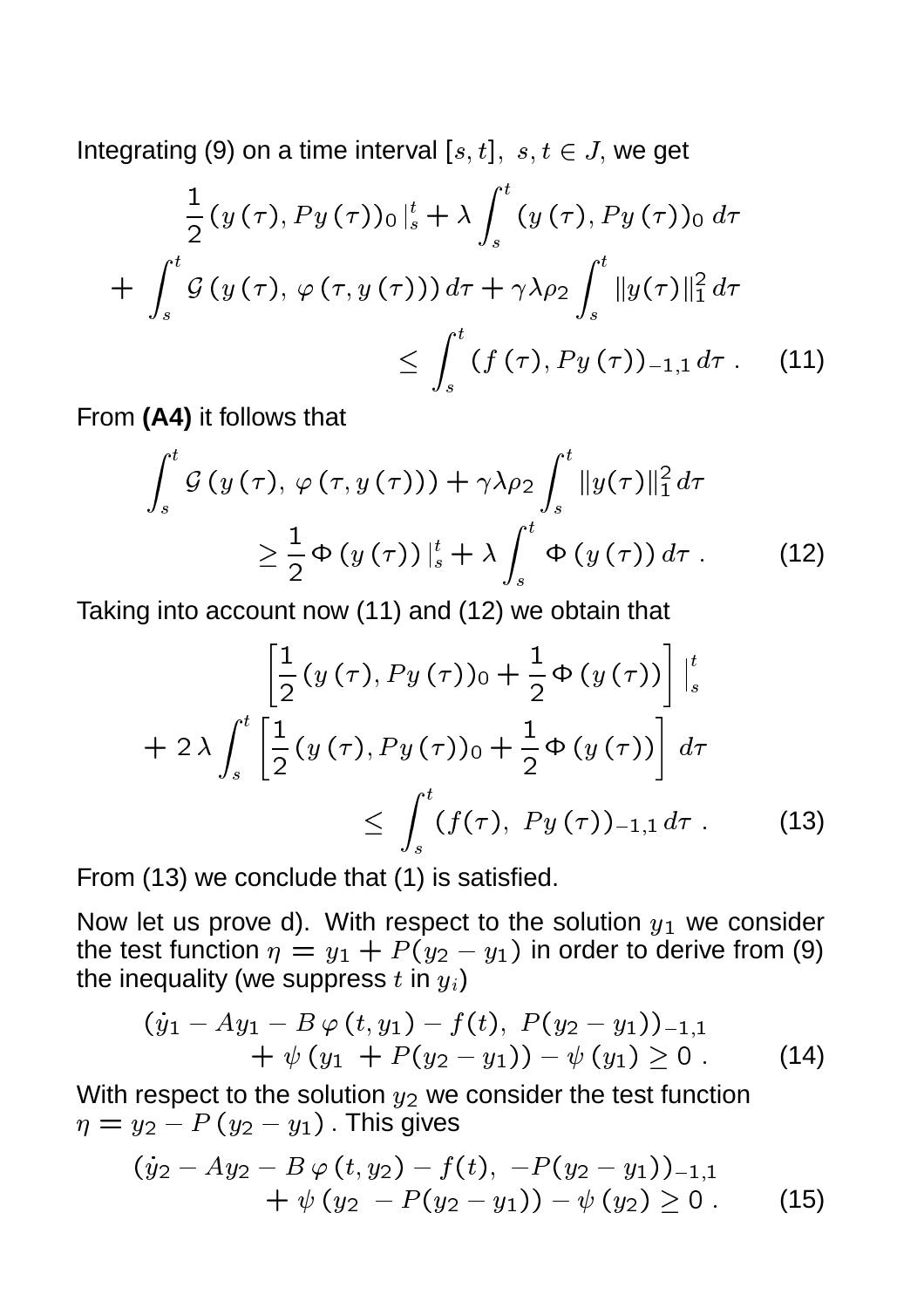If we add the inequalities (14) and (15) we receive

$$
(y_1 - y_2, P(y_2 - y_1))_{-1,1} + (A(y_2 - y_1) + B[\varphi(t, y_2) - \varphi(t, y_1)],
$$
  
\n
$$
P(y_2 - y_1))_{-1,1} + \psi(y_1 + P(y_2 - y_1)) - \psi(y_1)
$$
  
\n
$$
+ \psi(y_2 - P(y_2 - y_1)) - \psi(y_2) \ge 0
$$
\n(16)

or, equivalently,

$$
(y_2 - y_1, P(y_2 - y_1))_{-1,1} - (A(y_2 - y_1) + B[\varphi(t, y_2) - \varphi(t, y_1)],
$$
  
\n
$$
P(y_2 - y_1))_{-1,1} + \psi(y_1) - \psi(y_1 + P(y_2 - y_1))
$$
  
\n
$$
+ \psi(y_2) - \psi(y_2 - P(y_2 - y_1)) \le 0.
$$
\n(17)

From (17) and **(A9)** it follows that

$$
(y_2 - y_1, P(y_2 - y_1))_{-1,1} - (A(y_2 - y_1)) + B[\varphi(t, y_2) - \varphi(t, y_1)], P(y_2 - y_1))_{-1,1} \leq 0.
$$
 (18)

and, consequently,

$$
(y_2 - \dot{y}_1, P(y_2 - y_1))_{-1,1} + \lambda (y_2 - y_1, P(y_2 - y_1))_0 - ((A + \lambda I) (y_2 - y_1) + B [\varphi (t, y_2) - \varphi (t, y_1)],
$$
  
P (y\_2 - y\_1))\_{-1,1} \le 0. (19)

We use again use the inequality (5) with  $y\,=\,y_{\,2}\,-\,y_{\,1}$  and  $\xi\,=\,$  $\varphi(t,y_2)-\varphi(t,y_1)$  to derive from (19) the estimate

$$
(y_2 - y_1, P(y_2 - y_1))_{-1,1} + \lambda (y_2 - y_1, P(y_2 - y_1))_0 + \Theta[(\varphi(t, y_2) - \varphi(t, y_1), N(y_2 - y_1))_{\equiv} - (\varphi(t, y_2) - \varphi(t, y_1), M(\varphi(t, y_2) - \varphi(t, y_1))_{\equiv}] + \mathcal{G}(y_2 - y_1, \varphi(t, y_2) - \varphi(t, y_1)) + \gamma \rho_2 \lambda ||y_2 - y_1||_1^2 + \delta[||y_2 - y_1||_1^2 + ||\varphi(t, y_2) - \varphi(t, y_1)||_2^2] \le 0.
$$
\n(20)

Along the solution pair  $y_1, y_2$  we have according to  $(A3)$  the property

$$
\Theta[(\varphi(t,y_2)-\varphi(t,y_1),\,N(y_2-y_1))_{\equiv}\\-\ (\varphi(t,y_2)-\varphi(t,y_1),\,M(\varphi(t,y_2)-\varphi(t,y_1))_{\equiv}]\geq 0\;.\text{ (21)}
$$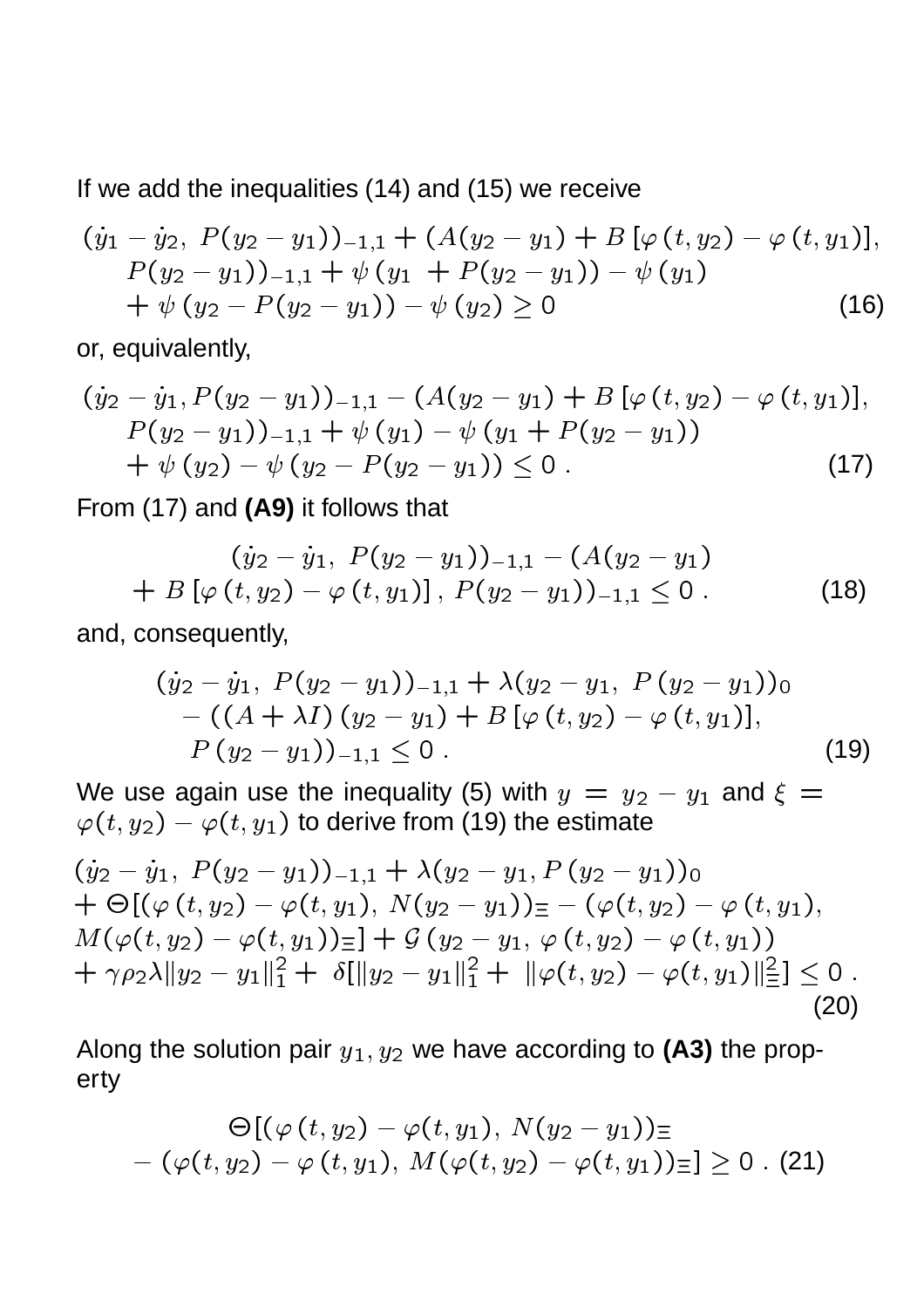Integration of (20) on  $[s, t] \subset J$  under consideration of (21) and  $\delta > 0$  gives

$$
\frac{1}{2}(y_2 - y_1, P(y_2 - y_1))_0|_s^t + \lambda \int_s^t (y_2 - y_1, P(y_2 - y_1))_0 d\tau \n+ \int_s^t \mathcal{G}(y_2 - y_1, \varphi(\tau, y_2)) \n- \varphi(\tau, y_1)) d\tau + \gamma \rho_2 \lambda \int_s^t ||y_2 - y_1||_1^2 d\tau \le 0.
$$
\n(22)

From **(A4)** it follows that

$$
\int_{s}^{t} \mathcal{G} (y_{2} - y_{1}, \varphi (\tau, y_{2}) - \varphi (\tau, y_{1})) d\tau + \gamma \rho_{2} \lambda \int_{s}^{t} \|y_{2} - y_{1}\|_{1}^{2} d\tau
$$
\n
$$
\geq \frac{1}{2} \Phi (y_{2} - y_{1})\|_{s}^{t} + \lambda \int_{s}^{t} \Phi (y_{2} - y_{1}) d\tau . \tag{23}
$$

Using (23) we derive from (22) the inequality

$$
\frac{1}{2}[(y_2-y_1, P(y_2-y_1))_0 + \Phi (y_2-y_1)]|_s^t
$$
 (24)

$$
+ 2\lambda \int_s^t \left[\frac{1}{2}(y_2 - y_1, P(y_2 - y_1))_0 + \frac{1}{2}\Phi(y_2 - y_1)\right] d\tau \leq 0.
$$

From (24) we conclude that the function

$$
m(t) := \frac{1}{2} \big[ \big( y_2(t) - y_1(t), \ P(y_2(t) - y_1(t)) \big)_0 + \Phi \big( y_2(t) - y_1(t) \big) \big]
$$

satisfies the inequality

$$
m(\tau)|_s^t + 2\,\lambda \int_s^t m(\tau)\,d\tau \leq 0\;,
$$

from which (1) follows immediately.

**Lemma 3.2** Suppose that  $V: Y_0 \to \mathbb{R}_+$  is a continuous function which satisfies the following properties.

a) There exist constants  $0<\gamma_1<\gamma_2$  with

$$
\gamma_1 \|y\|_0^2 \le V(y) \le \gamma_2 \|y\|_0^2 \,, \quad \forall \, y \in Y_0 \,.
$$
 (25)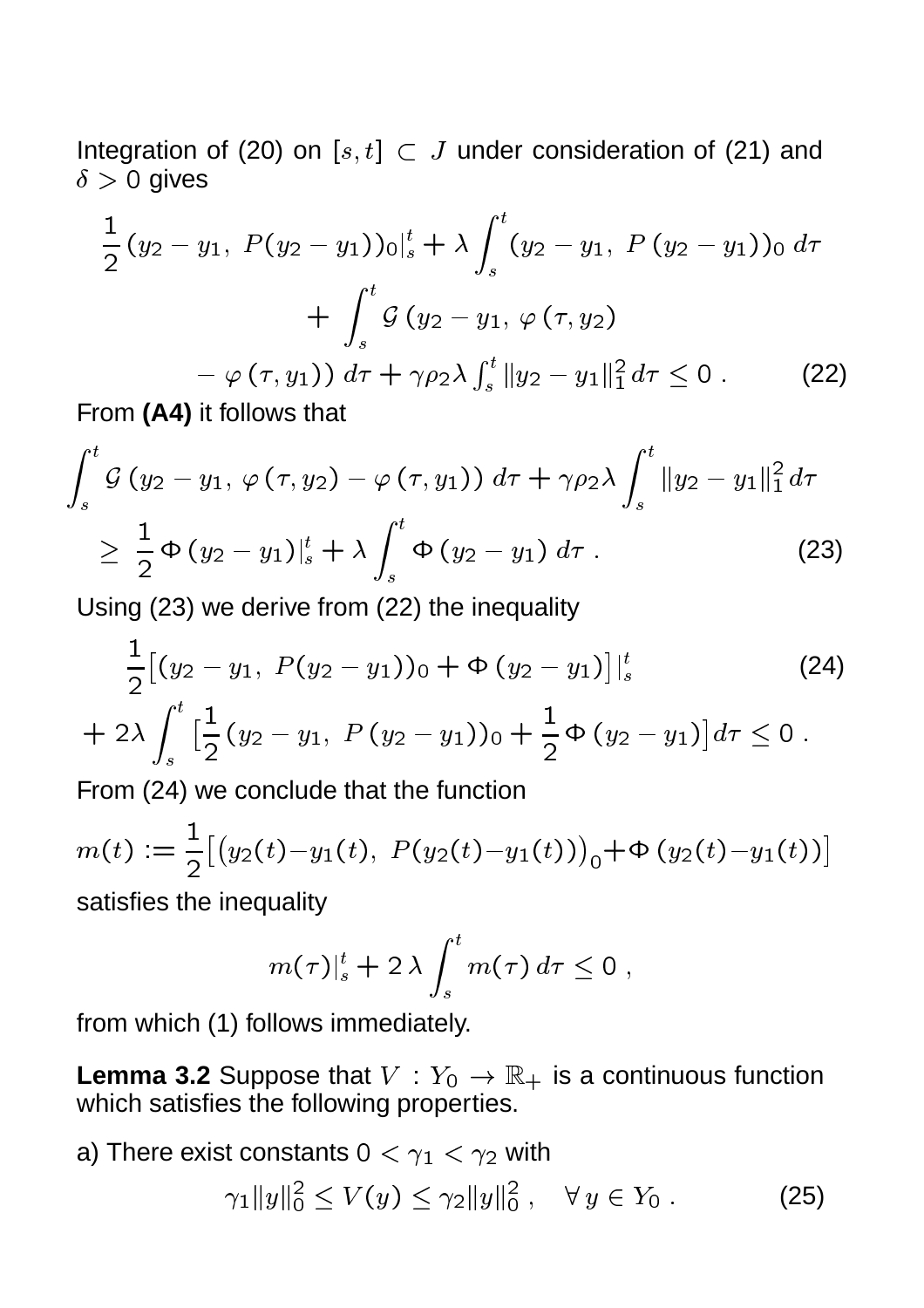b) There exist constants  $\alpha > 0$  and  $\beta > 0$  such that for any solution  $y(\cdot)$  of (9) and any time interval  $[s,t]\subset \mathbb{R}_+$  from  $\|y(\tau)\|_0\geq \beta$ on  $\left[ s,t\right]$  it follows that

$$
V\left(y\left(\tau\right)\right)|_{s}^{t} \leq -\alpha \int_{s}^{t} \|y(\tau)\|_{0}^{2} d\tau . \tag{26}
$$

If  $\eta > 0$  is an arbitrary number satisfying the inclusion

$$
S := \{ y \in Y_0 : V(y) \leq \eta \} \supset \{ y \in Y_0 : ||y||_0 \leq \beta \}, \qquad (27)
$$

then  $S$  is positively invariant for (9) and any solution of (9) enters  $S$ in a certain finite time.

**Proof** a) Suppose that  $y(\cdot)$  is a solution of (9) with  $y(t_0) \in S$ and  $y(t_1) \notin S$  for some  $t_1 > t_0.$  It follows that  $V(y(t_1)) > \eta$ and  $\|y\left(t_1\right)\|_0>\beta.$  Denote by  $t'$  the maximal time in  $\left(t_0,t_1\right)$  with  $||y(t')||_0 = \beta$ . On the interval  $(t', t_1)$  the inequality  $||y(\tau)||_0 > \beta$ is satisfied. It follows by (26) that

$$
V(y(\tau))|_{t'}^{t_1} \leq -\alpha \int_{t'}^{t_1} ||y(\tau)||_0^2 d\tau < 0, \qquad (28)
$$

and, consequently,  $V(y(t_1)) < V(y(t')) \leq \eta$  . But this is a contradiction which shows that  $y\left( t_{1}\right) \in S.$ 

b) Consider a solution  $y(\cdot)$  of (9) with  $y(t_0) \notin S$  and  $||y(t_0)||_0 > \beta$ . Assume that  $y(t) \notin S$ ,  $\forall t \geq t_0$ , i.e.,

$$
V(y(t)) > \eta \quad \text{and} \quad ||y(t)||_0 > \beta \,, \quad \forall t \ge t_0 \,.
$$
 (29)

From (28) and (29) it follows that for all  $t \geq t_0$ 

$$
V\left(y\left(\tau\right)\right)|_{t^0}^t \leq -\alpha \int_{t^0}^t \|y(\tau)\|_0^2 \ d\tau \ \leq -\ \alpha \, \beta(t-t_0)
$$

and

$$
0<\eta
$$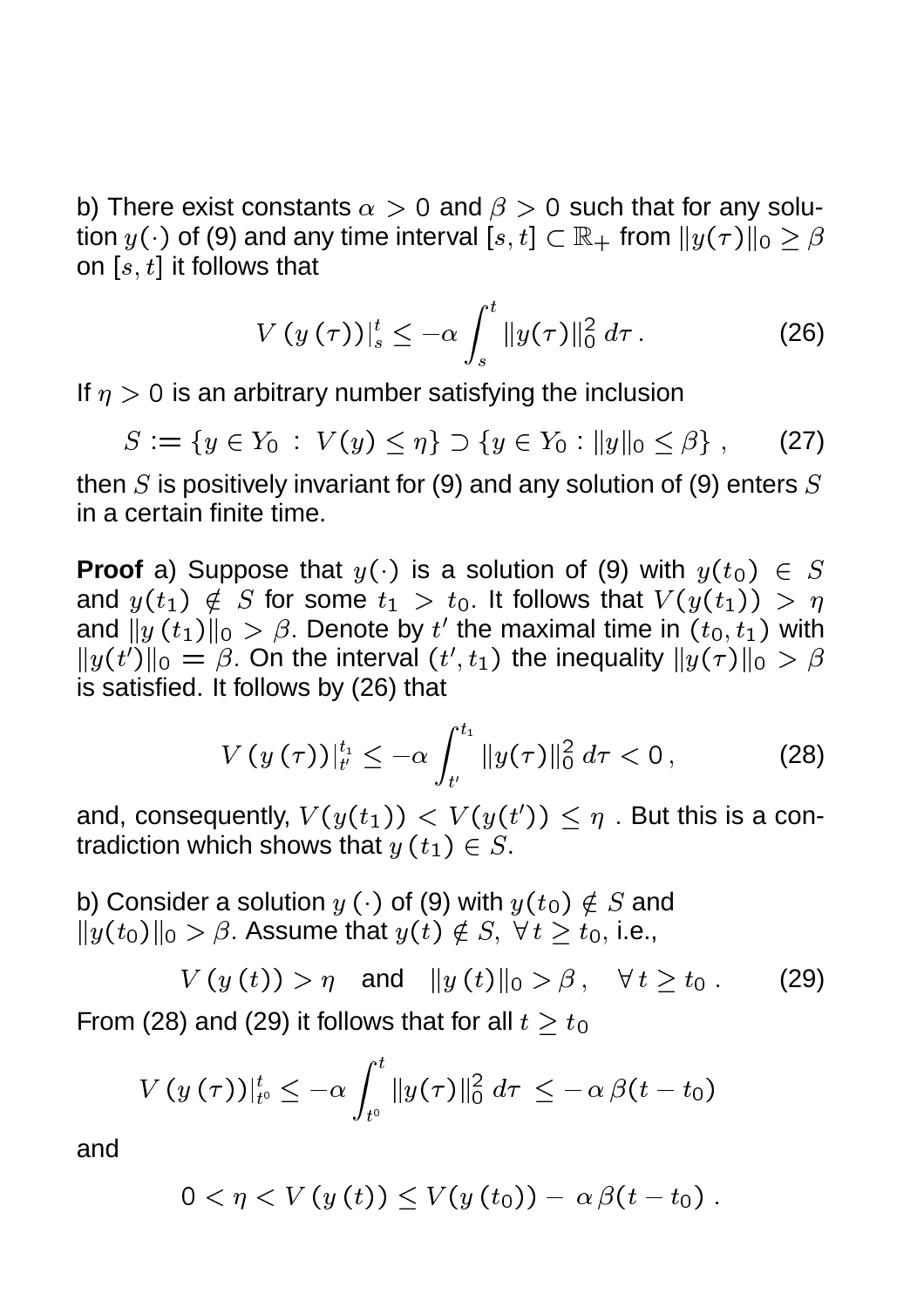But the last inequality is impossible for large  $t$ .

**Corollary 3.1** Suppose that the assumptions **(A3)** – **(A10)** are satisfied and

$$
f \in BS^2(\mathbb{R}_+; Y_{-1}) . \tag{30}
$$

Then any solution  $y(\cdot)$  of (9) belongs to  $C_b(\mathbb{R}_+; Y_0)$ .

**Proof** From the assumptions **(A3)** – **(A10)** it follows that there exists a continuous function V which satisfies (1). Together with Lemma 3.1 we get the boundedness of any solution in  $Y_0$  on  $\mathbb{R}_+$ .

(Pankov; 1986, Yakubovich; 1964)

**Lemma 3.3** Suppose that there exists a bounded and closed set  $S \subset Y_0$  which has the following properties:

a) If for a solution  $y(\cdot)$  of (9) we have  $y(t_0) \in S$  then  $y(t) \in S, \forall t > t_0;$ 

b) Any solution  $y(\cdot)$  of (9) enters the set S at a certain time.

Then the inequality (9) has a solution  $y \in C_b(\mathbb{R}; Y_0)$  such that  $y(t) \in S, \forall t \in \mathbb{R}$ 

**Proof** Recall that  $y(\cdot, a)$  denotes a solution of (9) with  $y(0, a) = a$ . Put  $S_0 := S$  and define for  $j = 1, 2, \ldots$  the sets

$$
S_j := \{ a \in Y_0 : y(-j, a) \in S_0 \} .
$$

It is clear that

$$
S_0 \supset S_1 \supset S_2 \supset \cdots \tag{31}
$$

Let us show that any set  ${S}_j$  is closed. Suppose for this that  $\{a_k\}$  is a sequence of points in  ${S}_j$  with  $a_k\to a$  in  $Y_0.$  By assumption there exists a subsequence  $k_m\to\infty$  and a solution  $y(\cdot,a)$  of (9) such that  $y(-j,a_{k_m})\to y(-j,a)$  in  $Y_0.$  Since  $S_0$  is closed it follows that  $y(-j, a) \in S_0$ , i.e.,  $a \in S_j$ .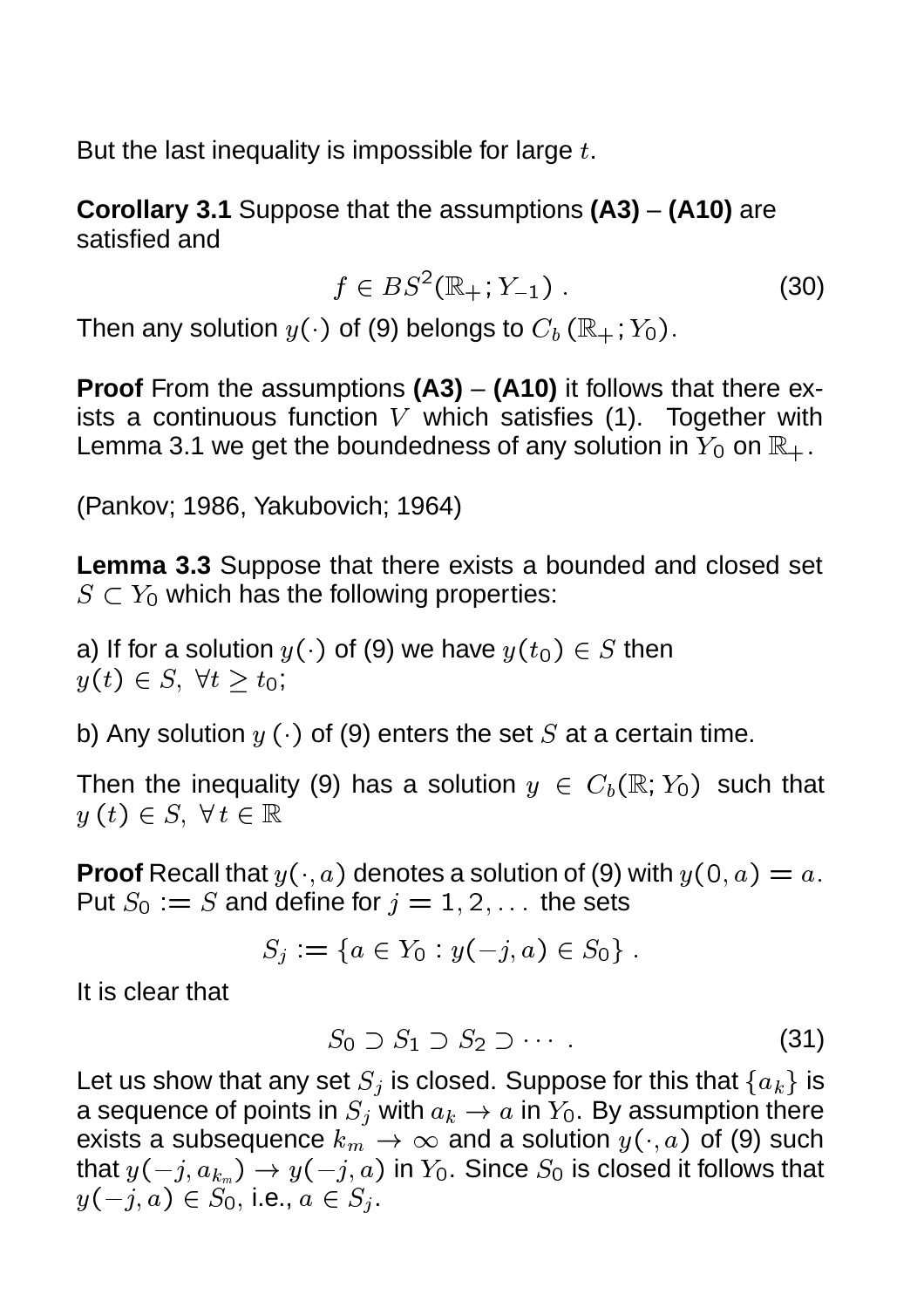From (31) and the closedness of  $S_i$  it follows that there exists a point  $a_0 \in \bigcap S_j$ . For any solution  $y(\cdot, a_0)$  of (9) we have  $y(t, a_0) \in$  $S_0, t \geq 0$ . From  $a_0 \in S_j, j = 1, 2, \ldots$ , it follows that there exists a solution  $y_j(\cdot, a_0)$  with  $y_j(-j, a_0) \in S_0$ ,  $y_j(0, a_0) = a_0$ , and  $y_j(t, a_0) \in S_0, \ \forall t \geq -j$ . Choose a subsequence  $\{j_m\}$  with  $y_{j_m}(-1,a_0) \rightarrow a_1.$  By assumption we can assume that there exists a solution  $y^{(1)}(\cdot)$  of (9) with  $j_m(\cdot,a_0)\rightarrow y^{(1)}(\cdot)$  on  $[-1,0].$  In addition to this we have  $y^{(1)}(0)=a_0$  and  $y^{(1)}(-1)=a_1\in S_0.$  Take now a subsequence  $\{ j_{m_l} \}$  with  $y_{j_{m_l}}(-2, a_0) \rightarrow a_2 \in S_0$  for  $l \rightarrow \infty.$ Again there is a solution  $y^{(2)}(\cdot)$  of (9) such that  $y_{j_{m}}(\cdot,a_0) \rightarrow$  $y^{(2)}(\cdot)$  on  $[-2,-1],$   $y^{(2)}(-2)=a_2\in S_2,$  and  $y^{(2)}(-1)=a_1.$  If we continue this process we get on any interval  $\left[-m,-m+1\right]$  a solution  $y^{(m)}(\cdot)$  satisfying  $y^{(m)}(-m) = a_m \in S_0$  and  $y^{(m)}(-m+1)=a_{m-1}\in S_0$  ,  $m=1,2,\ldots$  . The bounded on  $\mathbb R$ solution of (9) is defined by  $y(t)=y^{(m)}(t),\ t\in [-m,-m+1].$ 

## **4 Existence of almost periodic solutions**

Let  $(E, \|\cdot\|_E)$  be a Banach space and let  $f:\mathbb{R}\rightarrow E$  be continuous. If  $\varepsilon > 0,$  then a number  $T \in \mathbb{R}$  is called  $\varepsilon$ -*almost period* of  $f$  if  $\sup\|f\left(t+T\right)-f\left(t\right)\|_{E}\leq\varepsilon.$  The function  $f$  is called *Bohr almost periodic* or *uniformly almost periodic* (shortly  $f \in \mathsf{CAP}(\mathbb{R}; E)$  or uniformly a.p.) if for each  $\epsilon > 0$  there is  $R > 0$  such that each interval  $(r, r + R) \subset \mathbb{R}$   $(r \in \mathbb{R})$  contains at least one  $\varepsilon$ -almost period of  $f.$  For a function  $f\in L^2_{\text{\rm loc}}(\mathbb{R};E)$  define the *Bochner transform*  $f^b$  *by* 

$$
f^b(t) \mathrel{\mathop:}= f(t+\eta) \ , \ \eta \in [0,1] \ , \ t \in \mathbb{R} \ ,
$$

as a (continuous) function with values in  $L^2(0,1;E)$ . A function  $f \in BS^2(\mathbb{R}; E)$  is called an *almost periodic function in the sense of Stepanov* (shortly  $S^2$ –a.p.) if  $f^b \in \text{CAP}$ 

 $(\mathbb{R}; L^2(0,1; E))$ . The  $\varepsilon$ -almost periods of the function  $f^b$  are called the  $\varepsilon$ -almost periods of f. The space of  $S^2$ -a.p. functions with values in E is denoted by  $S^2(\mathbb{R}; E)$ . Obviously,  $\mathsf{CAP}(\mathbb{R}; E) \subset S^2(\mathbb{R}; E)$ .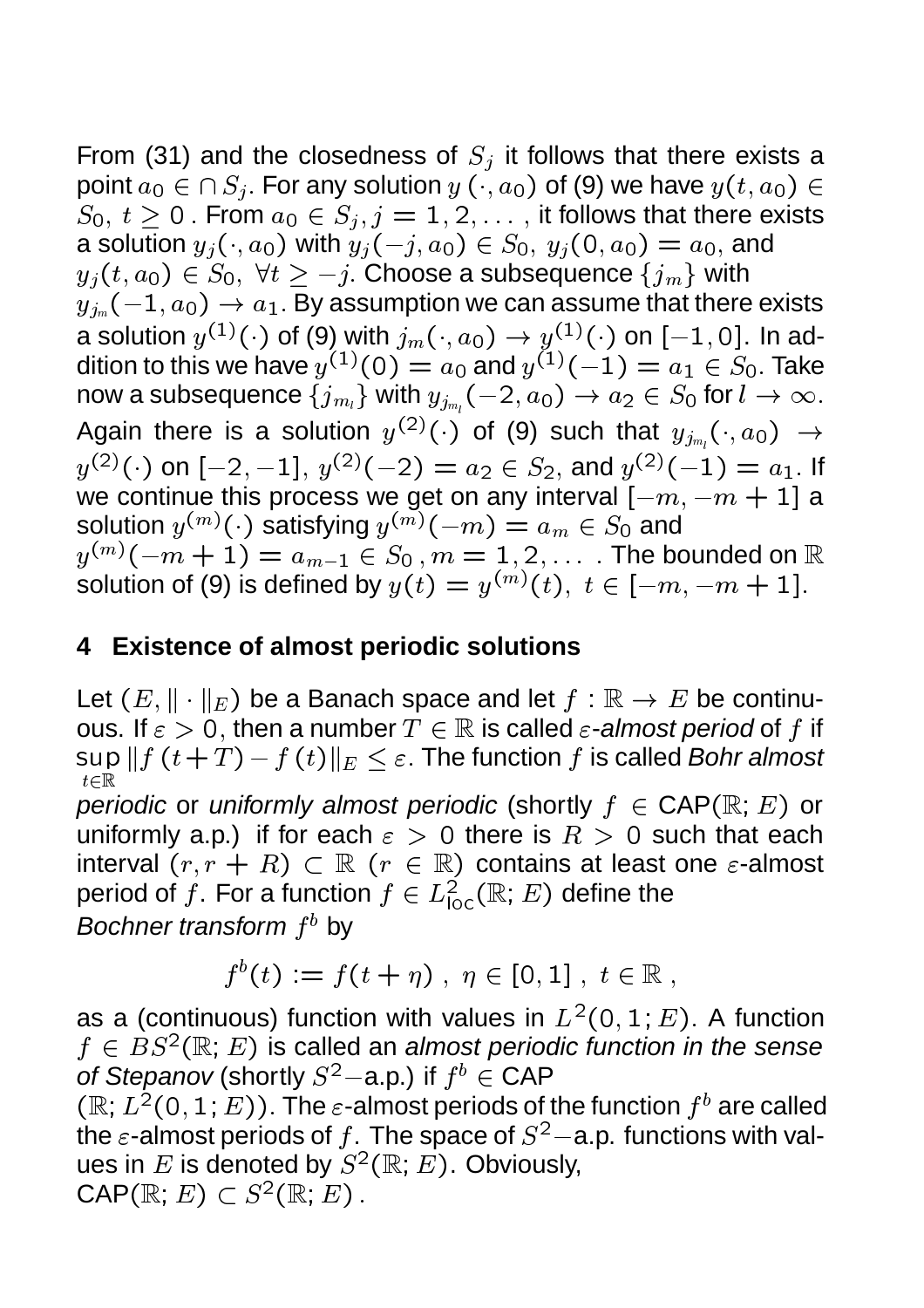In order to derive sufficient conditions for the existence of almost periodic solutions in (9) we need one additional assumption.

**(A11)** The family of functions  $\{\varphi(\cdot,y), y \in Y_1\}$  is uniformly almost periodic on any set  $\{y \in Y_1: \|y\|_1 \le \text{\texttt{const}}\}.$ 

**Theorem 4.1** Under the assumptions **(A3)** – **(A11)** there exists for any  $f\, \in\, BS^2(\mathbb{R};\, Y_{-1})$  a unique bounded on  $\mathbb R$  solution  $y_*(\cdot)$  of (9). This solution is exponentially stable in the whole, i.e., there exist positive constants  $c > 0$  and  $\epsilon > 0$  such that for any other solution y of (9), any  $t_0 \in \mathbb{R}$  and any  $t > t_0$  we have

$$
||y(t)-y_*(t)||_0 \leq c e^{-\varepsilon (t-t_0)} ||y(t_0)-y_*(t_0)||_0.
$$
 (1)

If  $\varphi$  satisfies (A11) and  $f \in S^2(\mathbb{R};Y_{-1})$  then  $y_*(\cdot)$  belongs to CAP  $(\mathbb{R}; Y_0).$ 

**Proof** (For the case  $\varphi(t, y) \equiv \varphi(y)$ ) Under our assumptions and for  $f \in BS^2(\mathbb{R}; Y_{-1})$  the existence of a bounded on  $\mathbb R$  solution  $y_*(\cdot)$  of (9) follows from Lemma 3.3. The exponential stability of  $y_*(\cdot)$  results from (4). The inequality (4) implies immediately that  $y_*(\cdot)$  is the only bounded on  $\mathbb R$  solution. Suppose  $f\in S^{\,2}(\mathbb R; \, Y_{-1})$ and consider an arbitrary  $\varepsilon$ -almost period of f. Define the function  $w(t) \,:=\, y_*(t+T) - y_*(t).$  Using Lemma 3.1 it is easy to show that there are constants  $c_1>0$  and  $c_2>0$  such that for all  $t_0\in\mathbb{R}$ and arbitrary  $t \geq t_0$ 

$$
V^{1/2}(w(t)) \le c_1 e^{-(t-t_0)} V^{1/2}(w(t_0)) + c_2 \varepsilon.
$$
 (2)

If we choose  $t_0 \rightarrow -\infty$  for any fixed  $t$  we get the inequality

$$
V^{1/2}(w(t))\le c_2\,\varepsilon\ ,
$$

which shows that  $T$  is an  $c_2 \varepsilon$ -almost period with respect to the metric  $V^{1/2}$  .

**Example 4.1**

$$
Y_0 = L^2(0, 1), \quad Y_1 = W^{1,2}(0, 1)
$$
  

$$
(u, v)_1 = \int_0^1 (uv + u_x v_x) dx
$$
 (3)